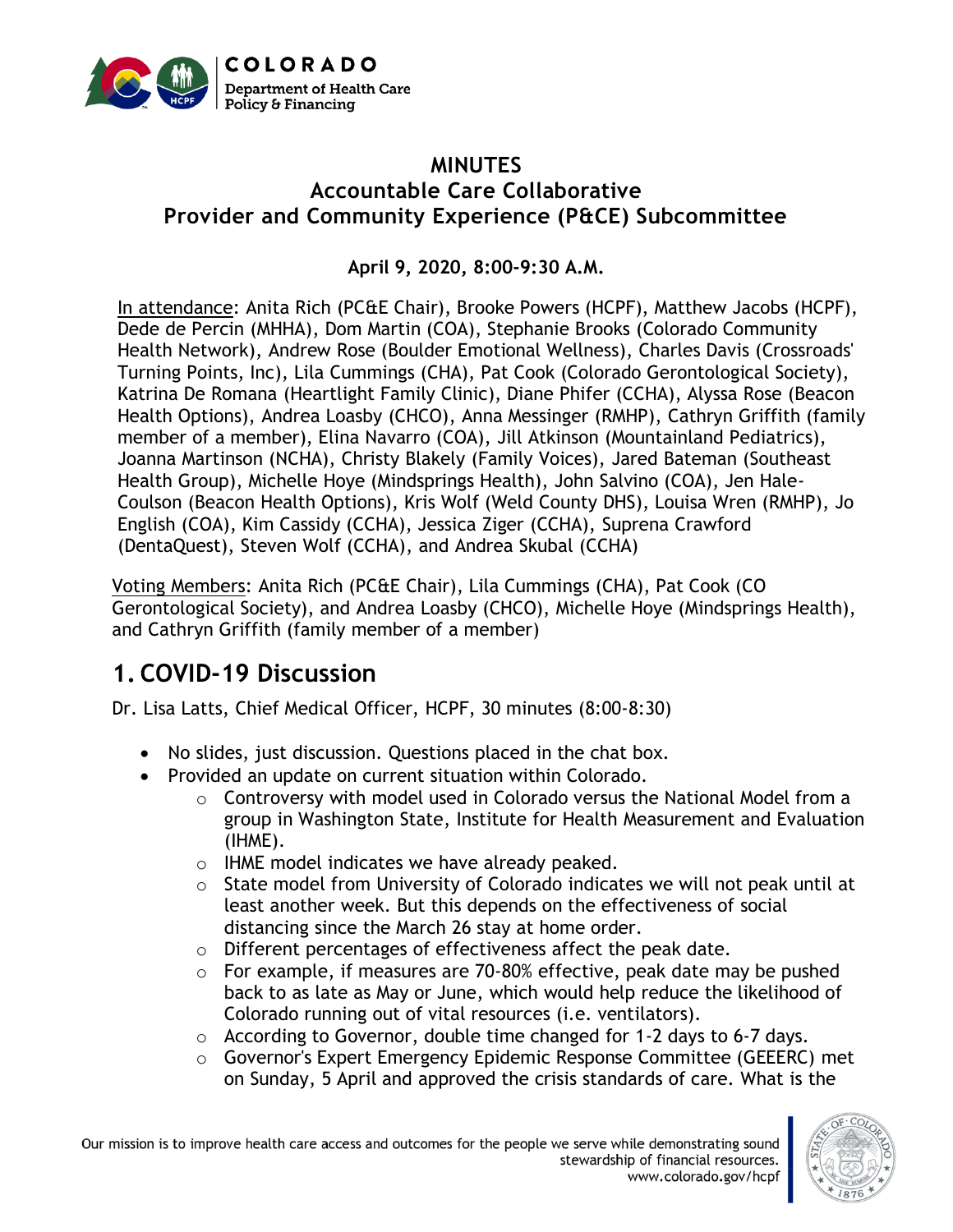standard of care when resources are scarce? Prioritizing based to chances of survival. Three different crisis standards of care were approved.

- 1. Personal Protective Equipment (PPE) the ability to reuse and sanitize PPE which in normal situations would not happen.
- 2. Hospital beds and Intensive Care Units (ICUs) this has not yet been enacted because Colorado currently does not have a shortage. Hospitals are seeing anywhere from 300-400 new cases per day. As of Tuesday, we have about 300 people on ventilators throughout the state with a capacity of 2,000.
- 3. Testing number of tests available in the state are increasing. Current test capacity is 1,800 – 2,000 tests per day at the state lab. Unknown capacity at commercial labs. Currently, majority of testing done is through commercial labs. State labs planning to improve capacity to 4,000 – 5,000 tests per day. State labs currently not a capacity.
- **Question -** There are serious concerns about the impact of the standards of care on people of color and low-earners, who tend to arrive at the hospital sicker because they have less resources, including insurance and/or access to care.
	- $\circ$  This is understood. The way the crisis standards are designed not supposed to consider race, socio-economic, or other factors. The way that it is supposed to happen is with a team of individuals from the hospitals, not including the treating providers. Includes an ethicist, a member for the ICU team, a member from the emergency medicine team, and hospital administration.
	- $\circ$  Crisis standards of care only become enacted when the hospital system becomes overwhelm. They serve to ensure the hospital system does not shut down.
	- o Sharing of comparison to Germany's low numbers from New York Times Article. Identifying susceptible individuals, testing, and admitting and intubating them early.
- Initiative to address outbreaks occurring at facilities.
	- o Currently 46 outbreaks across the state at facilities.
	- o Did not have data on these outbreaks until recently. State is conducting data pulls to see what Medicaid members have been affected, trying to identify patterns, and see where we need to step in and take action.
- Initiative to address how do you extend hospital care and your hospital system. Schema has been developed that examines four different tiers of care in addition to our traditional hospital system.

Tier 1 - Extension of acute and critical care outside of hospitals. Examples include the hospital ships and tents.

Tier 2 – Long standing hospitals, such as American Family Care (AFCs) Clinics and free-standing emergency rooms (ERs) to extend hospital beds that would not be critical care.

Tier 3 - Renovation of old and build out of new hospitals for individuals that may be too sick to go home but sick enough to need a hospital bed. Maybe staffed with a nurse with a high patient ratio.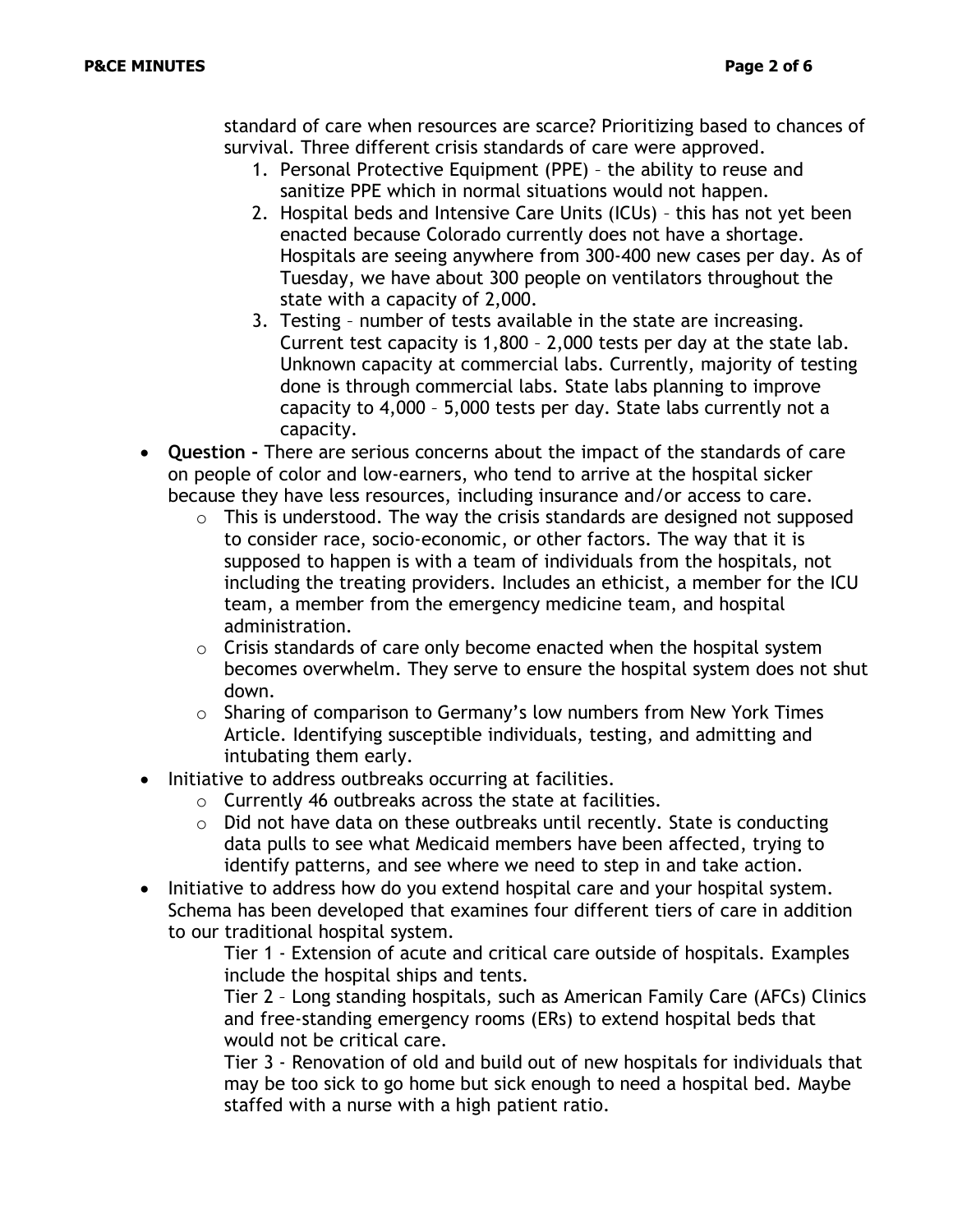Tier 4 - Hotels and Dorm Rooms. May be used for homeless and those who test positive who can't isolate safely at home.

- Overview of Waivers
	- $\circ$  1115 was partially approved.
	- $\circ$  Approved the ability to list all prior authorizations.
	- o Ability to cover the uninsured and higher FMAP not approved.
	- o Prioritizing based on state budget.
	- o 1135 Waves restrictions but does not have dollars attached to it. For example, pharmacy changes and prior authorization changes.
- **Question -** What do you mean by facilities?
	- o Residential, such as skilled nursing home care.
- **Question -** If we have concerns about how standards of care are being applied already even though they shouldn't be (example: by ambulance drivers refusing transport) who to we report the concerns to?
	- $\circ$  If its Medicaid related, report it to us. But this does not have to do with the crisis standards of care. If you have concerns, report this do people you would normally report it to. If unsure send it the Dr. Latts.
- **Question -** If there is time, could a bit more attention be paid to Denise's question? It wasn't really answered regarding the actual populations mentioned.
	- o Haven't heard anything regarding the African American population until it was on the news on Tuesday. Looking into data. There is a lag on claims data for COVID-19 as a result of new codes. Trying to conduct own data but currently limited to what was in news.
- From Dede Rep. Leslie Herod has called for Colorado to start looking for racial disparities in COVID outcomes in the state.
- Discussion of tele-services and other services that cannot be delayed.
	- o Majority of outpatient services will be provided by tele-services.
	- o Concerns with tele-services being provided in rural areas and for child-well visits.
	- o Receiving feedback from pediatricians regarding services, such as immunizations, that cannot be delayed.
- **Question** What is the opportunity to expand/pay for eConsult as part of the COVID emergency response?
	- o Looking into and interested in this. Need more time to define the parameters.
- **Question** How do you see the changes in care affecting future care after COVID?
	- o Likely will not go back to as much in-person care.
		- o Progressed greatly in the past two weeks.
- **Question**  Any chance of using emergency Medicaid to cover COVID care for undocumented?
	- o Currently working and discussing this. Think we can do this without CMS authorization.
	- $\circ$  Considering adding respiratory care and oxygen to improve discharges.
- **Question -** Are mental health dollars separate from phys/med/surg dollars for Medicaid? If Medicaid gets spent down, what happens to behavioral health?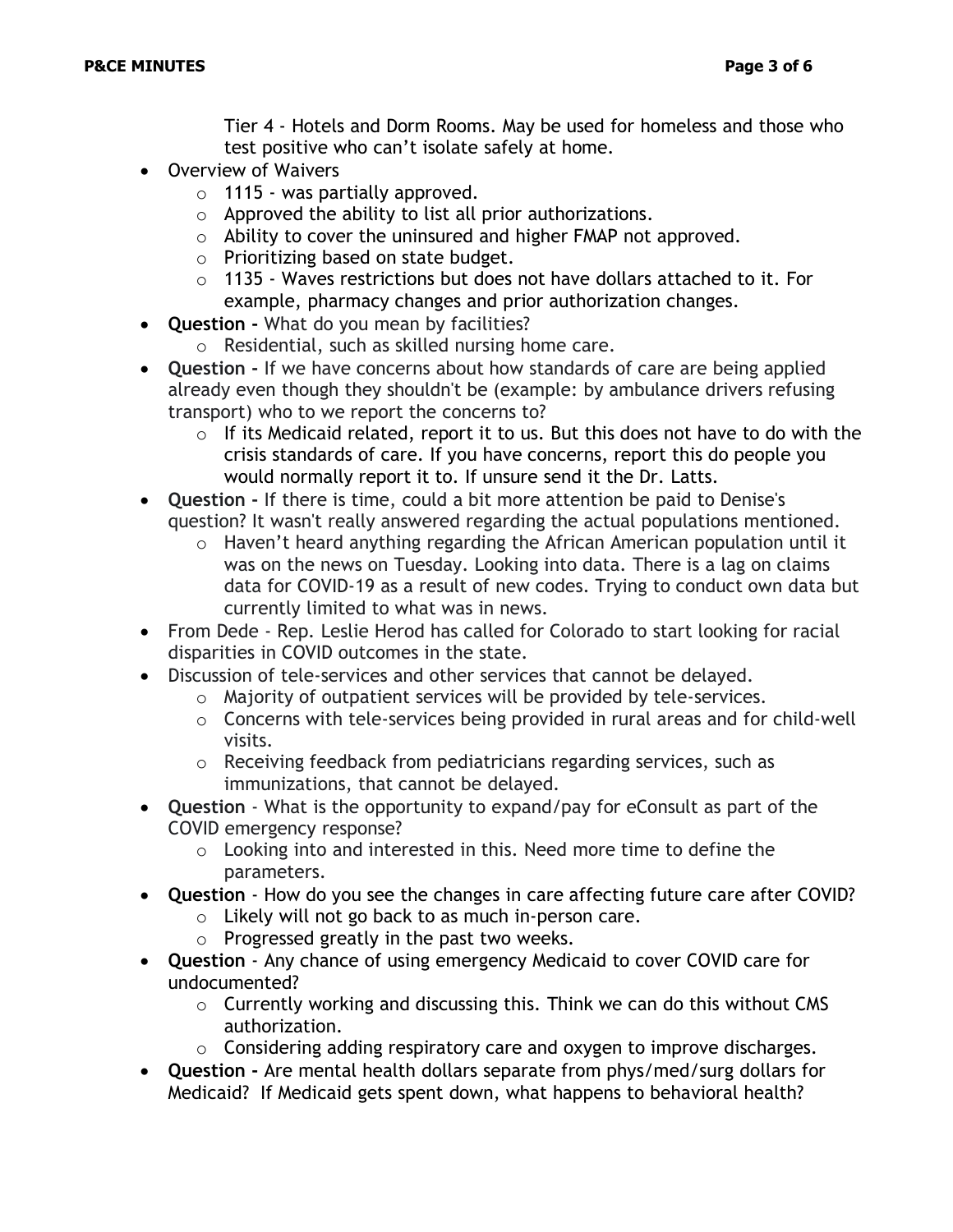- $\circ$  Yes, behavioral health is paid through a capitation, but all comes from the same pot of money.
- $\circ$  HCPF received an increase of 6.2 cents on the dollar but we are asking for a 12 increase.

## **2.Introductions**

Anita Rich, P&CE Chair, 5 minutes (8:30-8:35)

### **3. Approval of Minutes from March Meeting (handout)**

Anita Rich, P&CE Chair, 5 minutes (8:35-8:36)

• Anita Rich asked for a motion to approve the March Meeting Minutes. The meeting minutes were approved without revisions or abstentions.

# **4. State PIAC Update**

Dede de Percin, State PIAC member, 5 minutes (8:36-8:40)

- Largely discussed COVID-19. Kim Bimestefer and Tracy Johnson attended the meeting.
- Update on 1115 Wavier.
- Currently involved in a perfect storm of events that may create budget cuts.
- General Assembly is looking to go back in session, May 18.

## **5. Workgroups**

Anita Rich, P&CE Chair, 50 minutes (8:40-9:30)

- Access to Specialty Care Work group Lila Cummings, chair o Looking for a co-chair.
- Care Coordination Work group Joanna Martinson & Jamie Haney, co-chairs
- [Presentation](https://www.colorado.gov/pacific/sites/default/files/Provider%20and%20Community%20Experience%20PIAC%20Subcommittee%20Care%20Coordination%20Workgroup%20Power%20Point%20April%202020.pdf)
	- o Purpose of today's brief discussion: gather feedback from Subcommittee so the workgroup can determine focus areas.
	- o Presented the strengths, weaknesses, and opportunities of the RAEs care coordination presentations (*see presentation*).
	- o Conducted an open discussion and received feedback.
	- o Strengths No comments.
	- o Weaknesses
		- Dede care coordination varies from RAE to RAE, different approaches and inconsistencies.
		- **EXECUTE:** Christy Feeling overwhelmed and I did not see much regarding CYSHCN.
		- Andrew Perhaps inability to attract providers is a weakness? Is provider enrollment tracked?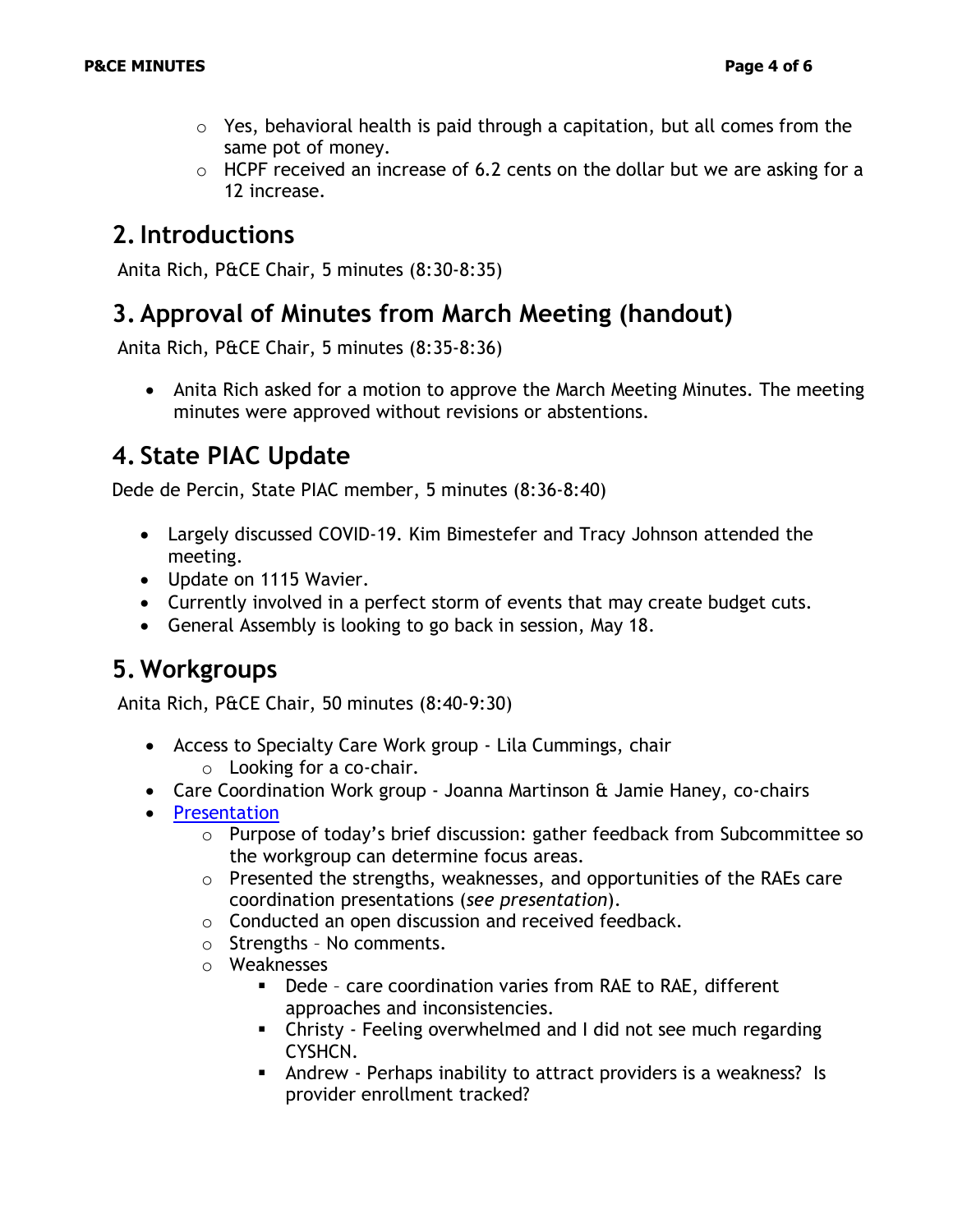- Jared Big weakness is overall focus. This is far from a problem for specific RAEs.
- Anita discusses communication being an issue.
- Michelle multiple RAEs doing things different and different ideas of care coordination.
- Christy is there consistent training of care coordinators? • May be an area to collect more information.
- Andrew this is common for children in divorce, they get care in one place and get pushed into a new RAE, then come back for therapy and our claims are denied.
- Charles The Medicaid system places the risk on the providers and there isn't a good mechanism to get members to participate in behavioral services leaving a provider without an ability to collect revenue for services available (there is no "no show" fee or co-pays). The admin cost of accepting Medicaid can run as high as 30% to 40% and requires multiple audits and reporting, pulling clinicians from providing direct care.
- Dede Dr. Latts said we could follow up with her re: Crisis Standards of Care questions or problems. Could someone share her email please? [lisa.latts@state.co.us](mailto:lisa.latts@state.co.us)
- Anita question on data sharing
	- Brooke shared that she would be able to provide the relevant RAE deliverables.
- Work going on but difficult to capture through data.
- Dede Previously with Dr. Latts, she said that we will not go back to previously ways of delivering care. How might the COVID pandemic affect the RAES work on care coordination in the long run?
	- Jared seeing numbers go up and an increase in workload.
	- Julia Situation has created tighter relationships due to learning and exploring the strengths and weaknesses across different organizations within a health neighborhood.
	- COVID-19 Risk Stratification Data reaching out to members with high risk score.
	- HCPF to send out risk stratification for COVID-19.
	- Andrew Wondering how teletherapy changes network adequacy requirements / measurements?
		- o Unanswered.
- o Opportunities
	- Andrew CCHA and HCPF contract discussed an "App" for care coordination. Any progress?
		- Discussed the App for diabetes
	- Jared In rural areas, it largely is telehealth anyway. No significant change there, in my experience.
	- Dede Not about Care Coordination but wanted folks to know that CHI released their report on decline in Medicaid enrollment yesterday, ICYMI.